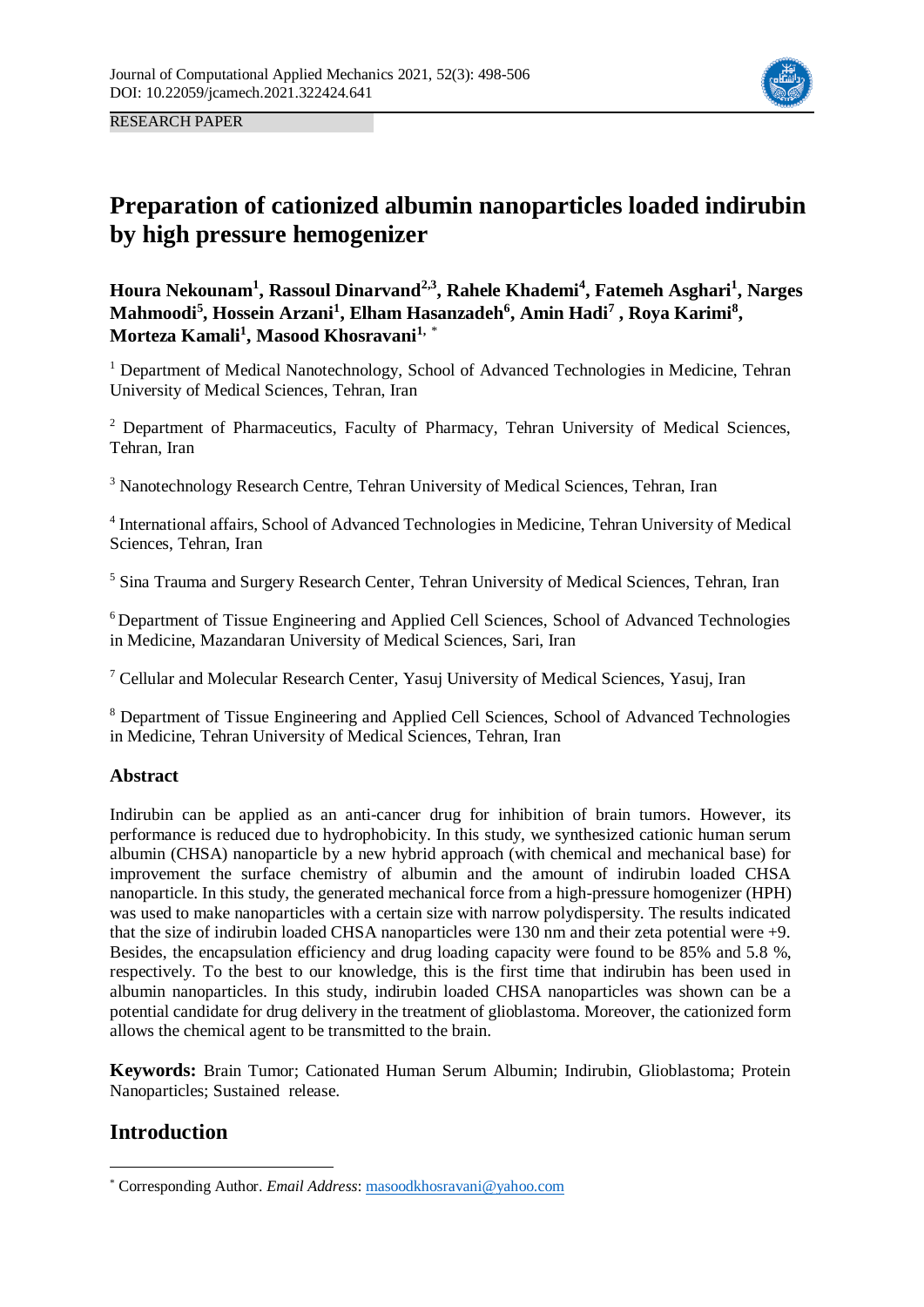One of the progressive types of cancer are malignant brain tumors which lead to death in most patients approximately one year from the time of diagnosis in early stages [1, 2]. The current treatments normally including brain surgery combined with irradiation treatment and chemotherapy are restricted due to the tumor's biology and its location in the brain within approximately 2 cm of the original lesion [2, 3]. Despite the recent advancements in new chemotherapeutic agents and regimens for cancer treatment in other parts of the body [4], chemotherapy of brain tumors has been poor due to the blood-brain barrier (BBB)[5].

The BBB is essential for the maintenance of the neuroparenchymal environment, however, represents a barrier to the entrance of therapeutically drugs [6]. The BBB includes various cell types such as pericytes, astrocytes, endothelial and microglial cells[6]. The tight junction proteins between the brain capillary endothelial cells are mainly responsible for static barrier properties, resulting in the poor transfer of most drugs [6]. Besides, ATP-binding cassette efflux transporter P-glycoprotein play a key role to transport the huge chemotherapeutic agents and hydrophobic compounds outside the brain capillary endothelial cells [7, 8]. To overcome this problem, the nanostructure can be used as colloidal drug carriers to enhance the bioavailability of drugs by increasing their diffusion through biological membranes and protect them against enzymes. Among colloidal drug carrier systems, protein-based nanoparticles have attracted great attention due to certain advantages such as higher stability, being non-antigenic and nontoxic and their easy to scale up during manufacture [8-12].

Human serum albumin (HSA), the most abundant plasma protein, is considered as a non-toxic, non-immunogenic and biodegradable protein carrier with a 19 days half-life, which is soluble in water allowing ease of delivery by injection [2, 8, 13, 14]. Therefore, many metabolic compounds and therapeutic drugs can be transported by this nano-carrier due to size and surface chemistry. It can be also considered as a nano-carrier for the administration of higher doses of a chemotherapeutic agent for improving anticancer efficacy without increasing side effects [13, 15]. Kim et al. [16] reported that curcumin loaded HSA nanoparticles with size distribution of 130–150 nm have higher therapeutic effects than curcumin in tumor tissues of mice without inducing toxicity. It can be attributed to the ability of albumin to cross the endothelial cells membrane. In our previous work [2], we also reported that imatinib base loaded HSA nanoparticles can be introduced as a potential candidate for drug delivery in the treatment of glioblastoma due to greater cytotoxicity effect on U87MG glioblastoma cells in comparison with imatinib.

The cellular uptake of albumin can be increased by cationic modification [17]. Cationic bovine serum albumin (CBSA), a typical example of absorptive mediated transcytosis, is considered as a potential brain targeting carrier [18-20] due to interaction of the positive charge around the albumin with the negative surface of the brain capillary endothelium [21], leading to across the BBB. Cationized albumin was used for β-endorphin to cross the BBB[22, 23]. Brain uptake of β-endorphin enhanced after conjugation with cationized albumin. Researchers evaluated the siRNA delivery system to treat metastatic lung cancer [24, 25] and the modification of serum albumin with the cationic groups allows control and surface charge for optimized drug delivery. Such modification also leads to more efficient targeted delivery systems without increasing the toxicity [18, 26].

The homogenizer contains a pump that conducts fluid under pressure through a small orifice between the valve [27].

In the process of drug synthesis industrially, the high-pressure homogenizer (HPH) is an important especially tool for size reduction, mixing, and stabilization of dispersions such as macro- and micro- emulsions, and suspensions. High local stresses created by HPH causes an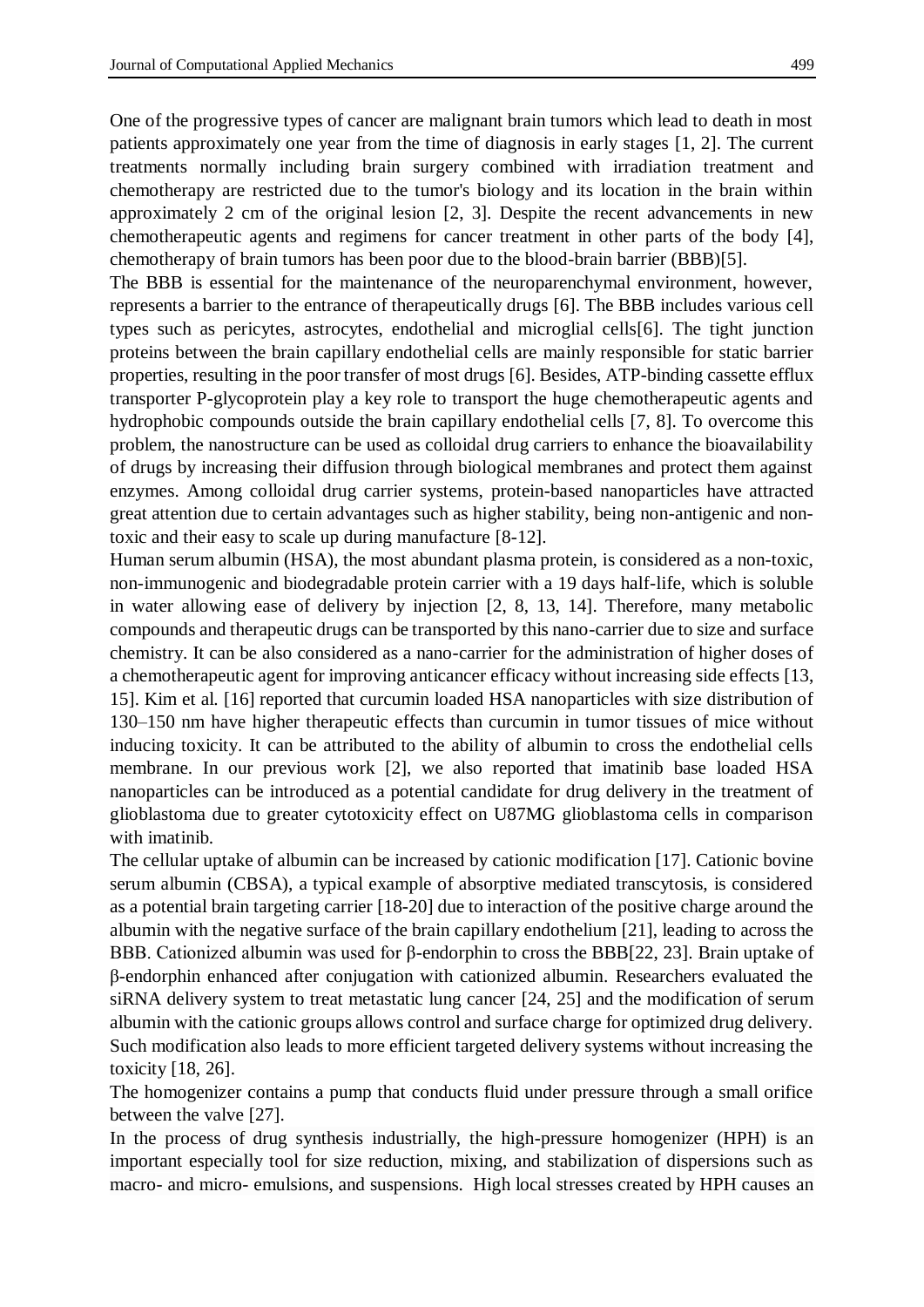effective decline in particle size. Another feature is its ability to scaling up due to continuous production [28, 29]. In HPH the liquid premix is passed through a narrow split under high pressure. This premix could be a coarse emulsion or micro-suspension [30]. The essential factor for size reduction and droplet breakup is homogenizing pressure. when the premix passes under high pressure through a small orifice [30]. During the transmission of liquids through the HPH, the collected molecules that are associated with both the liquid and solid interacting could change the molecular dynamics of liquids[30, 31]. Understanding the importance of HPH processing parameters is essential due to the impact of these changes on physicochemical properties such as size, dispersion index (PDI) and surface charge, which affects the stability and cellular uptake[32].

The special and correct connection of molecular fluids transferred through the HPH device causes the development of colloidal formulation with eligible pharmaceutical applications[30].

Indirubin, the active ingredient of the Danggui Longhui Wan, is a bis-indole compound and protein kinase inhibitor [33, 34]. The drug has different pharmacological effects, including anticancer, anti-metastatic and anti-inflammatory properties [33, 35] . In the clinical setting, it is used to treat chronic myelocytic leukemia [33, 34]. It has been also shown to have considerable antiproliferative properties and induce apoptosis in multiple tumor cell types such as cervical, liver, and lymphoma cell lines [35]. Besides, drugs of the indirubin family may improve therapeutic effect in glioblastoma owing to the inhabitation of two major hallmarks of the malignancy, tumor-cell invasion and angiogenesis, through the effects on cell migration. Therefore, indirubins can be considered as high potential for glioma treatment by affecting tumor and endothelial compartments [36]. In this work, we synthesize CHSA nanoparticle using desolvation and nanoparticle albumin bound (nab) technology methods to improve the surface chemistry of albumin. We investigate the possibility of loading indirubin in nanocarriers of albumin and surveyed factors related to the degree of encapsulation and release, how the drug was released. Since indrobin is first loaded on a nano-carrier protein we were able to obtain good results in terms of size, zeta potential, drug loading, release.

## **Materials and methods**

Albumin was purchased from Sigma-Aldrich (USA) and indirubin from Baoji Guokang Bio-Technology Co Ltd (China). Cell lines were obtained from the National Cell bank (NCBI) of Pasteur Institute (Iran). Ethylene diamine(EDA), hydrochloric acid (HCl), sodium acetate, acetic acid glacial and 1-Ethyl-3- (3-dimethyl aminopropyl) carbodiimide (EDAC) 3-(4, 5 dimethylthiazol-2-yl)-2, 5-diphenyl tetrazolium bromide (MTT) were bought from Sigma-Aldrich (USA).

## *2-1. Preparation of indirubin-CHSA nanoparticles*

CHSA was prepared according to the described method by Thole [37]. Briefly, the pH of 50 ml EDA solution (0.9 M) was adjusted to 4.75 and 800  $\mu$ l HSA solution 50% (m/v) was slowly added in an ice bath and pH of final mixture set to 4.75 again. acetone solution as the solvent of indirubin and 72 mg from EDAC were added while stirring at an ice bath for 2 hours. The reaction was terminated by adding 260 µl of 4 M acetate buffer (pH 4.75) and homogenized by High-Pressure Homogenizer (IKA, LABOR PILOT 2000Bar, Germany) as much as 2000 psi for nine cycles.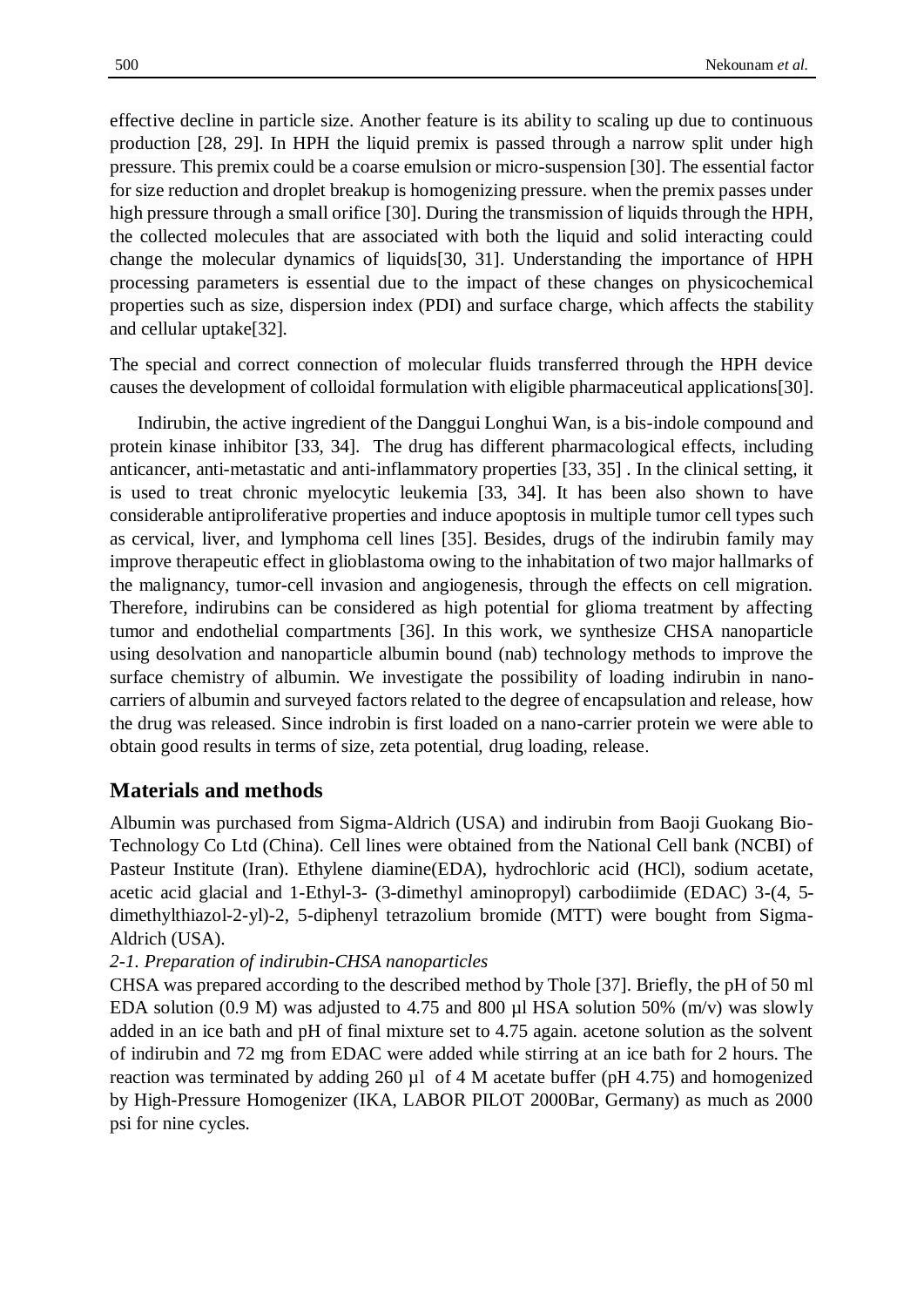The resulting colloid was rotary evaporated to remove acetone at 25°C for 15 minutes. The solvent was removed by lyophilization for 24 hr, at −55 °C and the powder of obtained indirubin-HAS nanoparticles was stored at 4°C for the long-time storage.

*2-2. Characterization of indirubin-CHSA nanoparticles*

**Particle size and zeta potential measurements:** The mean diameter of indirubin–CHSA nanoparticles was measured via the dynamic light scattering (DLS) method (Malvern Zetasizer ZEN 3600). The samples were diluted with double deionized water at a ratio of 1 to 10 and measured at 25 °C with a scattering angle of 90°. Then the zeta potential was determined using electrophoretic laser Doppler anemometry using a zeta potential analyzer (Malvern Zetasizer ZEN 3600) and the size distribution was determined using a polydispersity index (PI). IEF analysis of CHSA was characterized according to the PI with an LKB Multiphor II isoelectric focusing (IEF) apparatus (Pharmacia, Uppsala, Sweden) which is equipped with AmpholineTM PAG plates and a pH gradient from 3.5 to 9.5 (GE Healthcare, Amersham, UK) to verity the cationation of CHSA. NaOH and H3PO4 solutions were used as cathode and anode, respectively. The morphology of nanoparticles was carried out by scanning electron microscopy (Hitachi S-4700 FE-SEM; Tokyo, Japan) after sputtering with gold .

**Determination of drug encapsulation efficiency and drug loading capacity:** The indirubin encapsulation efficiency was defined as the weight fraction of the indirubin loaded CHSA. To measure the encapsulation efficiency, 1mg of indirubin loaded CHSA nanoparticles was dissolved in 10 ml of ethyl acetate/propanol (9:1, v/v) and sonicated for 30 minutes for the extraction of indirubin. The amount of indirubin in the solution was measured using UV-visible spectroscopy (Optizeri 2120 UV plus). The results were compared with the standard curve and extended to 10 ml supernatant and the encapsulation efficiency (EE%) was calculated using the following equations.

> $EE% =$  $\frac{Total\,in$  indirubin – Indirubin in supernatant<br> $Total\,in$  x 100%

EE% is considered as the ratio of the weight of indirubin encapsulated into a CHSA to the total indirubin added whereas drug loading capacity is the ratio of the indirubin to the weight of the total CHSA.

The loading capacity (LC%) was determined as the following formula:  $LC\% = \frac{Total indirubin - Indirubin \text{ in supernatant}}{T + L}$  $\frac{m}{\pi}$   $\frac{m}{\pi}$   $\frac{m}{\pi}$   $\frac{n}{\pi}$   $\frac{m}{\pi}$   $\frac{n}{\pi}$   $\frac{m}{\pi}$   $\frac{n}{\pi}$   $\frac{n}{\pi}$   $\frac{n}{\pi}$   $\frac{n}{\pi}$   $\frac{n}{\pi}$   $\frac{n}{\pi}$   $\frac{n}{\pi}$   $\frac{n}{\pi}$   $\frac{n}{\pi}$   $\frac{n}{\pi}$   $\frac{n}{\pi}$   $\frac{n}{\pi}$   $\frac{n}{\pi}$   $\frac{n}{\pi}$   $\frac{n}{\$ 

**The drug release profile of the indirubin loaded CHSA nanoparticles:** To understand the model of indirubin release from CHSA nanoparticle, 2 mg/ml indirubin-CHSA nanoparticles solution was inserted into a dialysis bag and immersed in 100 ml PBS at 37  $\degree$ C (pH 7.4) for 24 hours under constant stirring with a shaking rate of 100 rpm. 2 ml of the sample was drawn out from the medium at spesific hours intervals and the same volume of fresh medium was added. Then, the obtained samples was characterized three times using UV-vis spectroscopy with the absorbance at 290 nm (Optizeri 2120 UV plus) to measure the concentration of the released drug.

## **Results and discussion**

*Characterization of the indirubin loaded CHSA nanoparticles using DLS, IEF, SEM*

Various methods such as coacervation/desolvation [38],emulsion-based methods [26]and nanotechnology albumin-bound [39] have been employed for drug loading into cross-linked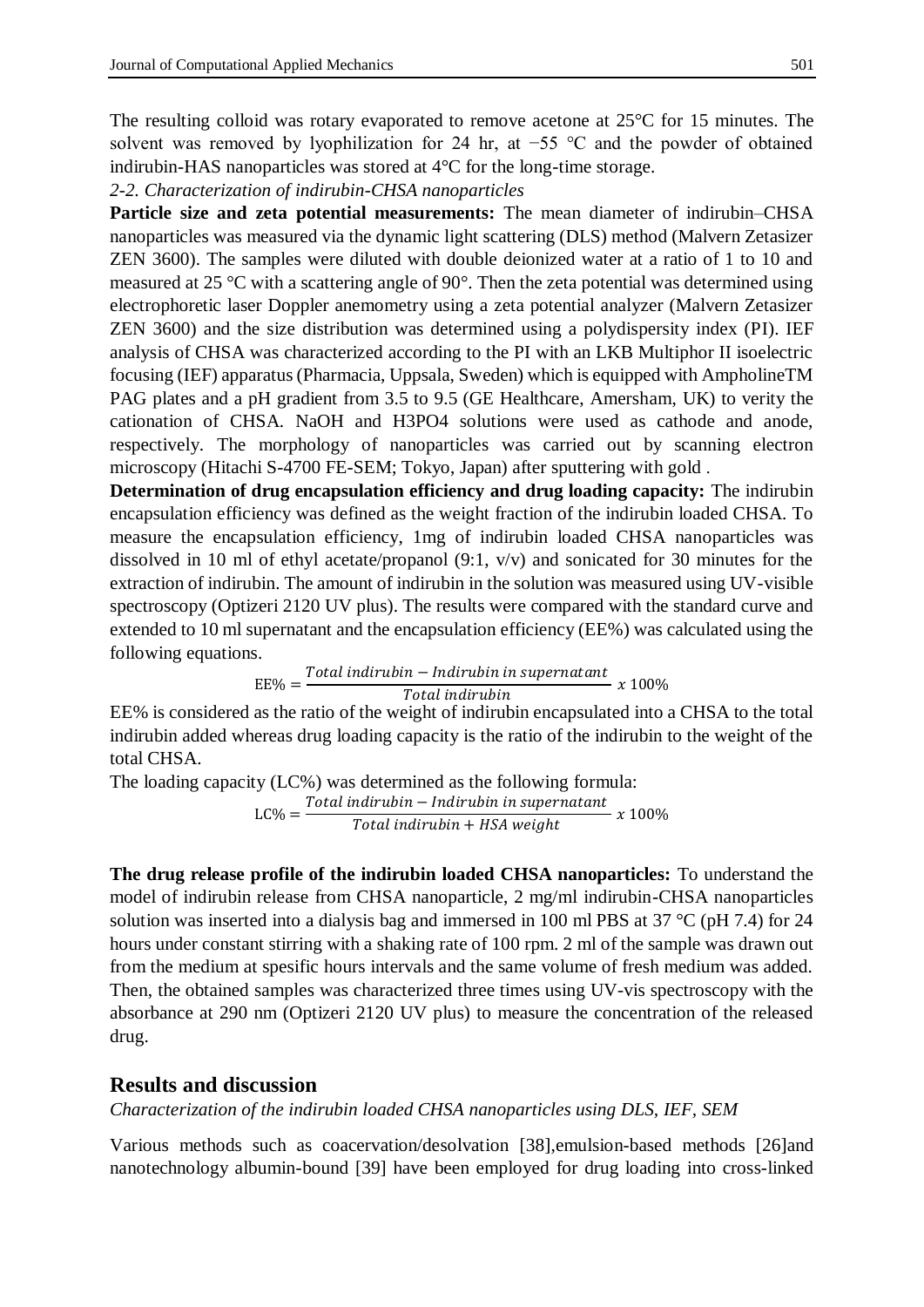albumin molecules or on their surface. The main method used in this synthesis is a combination of both coacervation/desolvation and nab technology methods.

DLS analysis demonstrated that the mean sizes of indirubin loaded CHSA nanoparticles were 130 nm. Also, the SEM image of the indirubin loaded CHSA nanoparticles shows almost uniformity shape with the range of 90 to 220 nm (Figure 1a). As shown in Figure 1b, most nanoparticles have a size of almost 130 nm which is according to DLS results. According to the literature, in the most solid tumors, nanoparticles with the size of even 300 nm can extravasate into the tumor interstitial through the hyper permeable vasculature in the most solid tumors [40] and the nanoparticles with the size of even larger than 200 nm were also used to transport drugs to the BBB [6]. Therefore, indirubin loaded CHSA nanoparticles with a size of 130 nm can be suitable for drug delivery across BBB. Researchers stated in synthesis with the HPH, the particle size of CHSA NP was impressively large (about ~800 nm) [41].



**Figure 1.** (a,b) Scanning electron microscopy (SEM) picture of indirubin loaded CHSA



**Figure 2.** Particle size distribution histogram indicating expected particle size diameters

Moreover, the zeta potential of indirubin loaded CHSA nanoparticles increase from negative values of native HSA approximately  $-21.4 \pm 1.3$  mV to positive values  $+9 \pm 0.5$  mV which can confirm the cationized HSA due to the presence of positive charges. This value still is appropriate (within 10 mV) with the optimal zeta potential for in vivo transmission and delivery of nano-carriers [20].

Therefore, indirubin loaded CHSA can be electrostatically bound to the negatively charged residues on the BBB. The literature indicates that the cationic albumin surface undergoes absorptive mediated transcytosis of nanoparticles [42]. PI of cationized proteins was assessed by immobilized pH gradient gels in an IEF apparatus which showed a shift in the PI value of native albumin approximately 4.0 to about 9 for the cationized form Figure 3. (IEF Marker Figure 3)



**Figure 3.** IEF strip of CHSA nanoparticles and IEF Marker.

*Investigation of encapsulation efficiency, drug loading capacity, and release profile*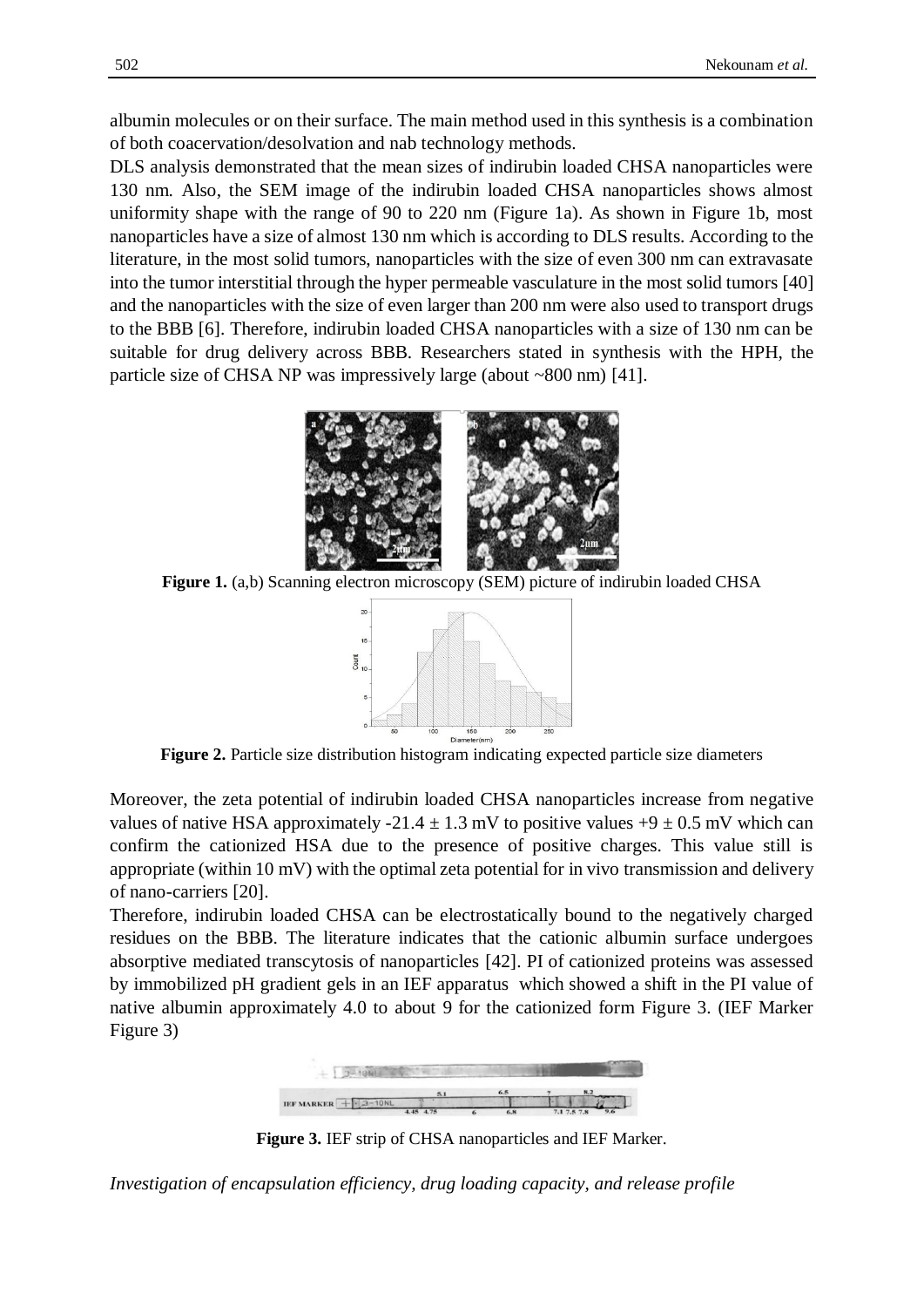EE% and LC% are considered as two important parameters in drug delivery. The EE% and LC% were 85% and 5.8%, respectively. The release profile of indirubin loaded CHSA nanoparticles were investigated in vitro at 37 ºC in PBS at pH 7.4. The results demonstrated that the indirubin release from CHSA nanoparticle was about 35%, 67% and 82% after 4, 10 and 18 hours, respectively which indicated a fairly slow release profile and a sustained release of indirubin from the CHSA nanoparticles. Half of the drug content was released at the first 4 hours. The release profiles were similar to imatinib loaded HSA [2] and aspirin loaded HSA nanoparticles [43]. Also, the release results were similar to CPT loaded BSA-PMMA nanoparticles which were investigated by Maofang Hua [44]. However, in this study, the initial drug release is slower for the structure of the polymer but the major of the drug in both models is released within 20 hours (Figure 5).



**Figure 5.** The release profile of indirubin from CHSA nanoparticle

The standard curve of indirubin solutions is shown in Figure 6.



**Figure 6.** Standard curve of indirubin-DMSO Solution

#### *Increase solubility of indirubin in water solution*

Free indirubin is sparingly soluble in aqueous solutions. While macroscopic undissolved components of the indirubin can be seen in the solution (Figure 7a); but, indirubin-albumin nanoparticles solution is clear by light pink color. We used a higher concentration of free indirubin and no observed mild pinkish color in water (Figure 7b).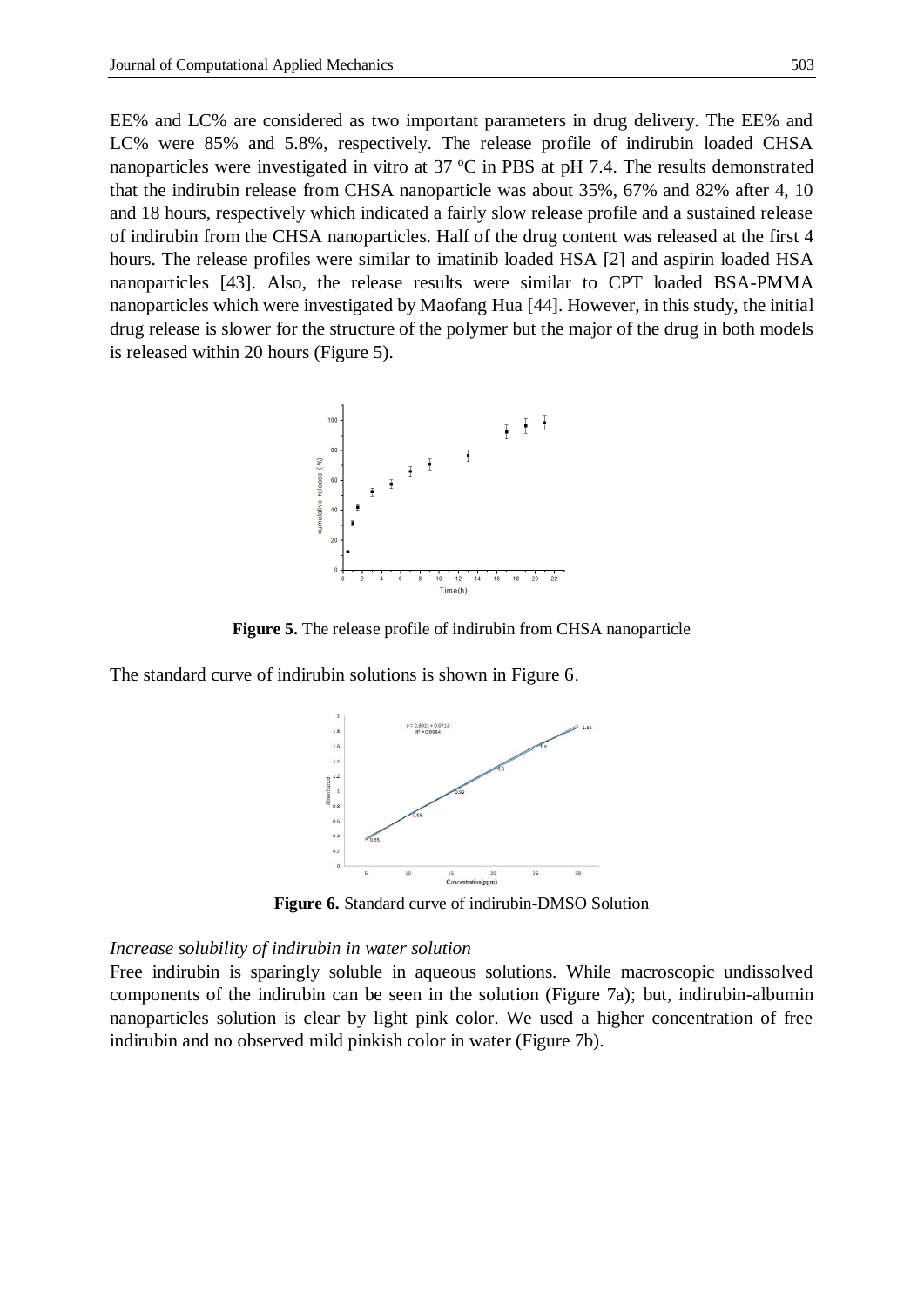

**Figure 7.** Increased solubility of the drug in an aqueous medium in nanoparticle form

## **Conclusions**

This study investigated indirubin-CHSA NP as an effective drug for treating brain tumors. Indirubin is introduced as a useful anti-cancer, anti-metastatic and anti-inflammatory drug. However, the therapeutic effects of anti-cancer drugs decrease for the glioma treatment due to ATP-binding cassette efflux transporter P-glycoprotein. Therefore, nanoparticles are proposed owing to their tumor-targeting properties and internalization efficiencies. Our experiments exhibited that the mean sizes of indirubin loaded CHSA nanoparticles, made with the new hybrid construction method were 130 nm (range of 90 to 220 nm). This method is suitable for scaling up in industrial production. Likewise, the zeta potential of the indirubin loaded CHSA nanoparticles was positive which indicates the cationized HSA. Our results also indicated that the EE% and LC% were 85% and 5.8%, respectively. CHSA had an important role in the fairly slow release profile of the indirubin loaded CHSA nanoparticles. These nanoparticles had a considerable cytotoxic effect on glioblastoma. As well as increase the solubility of the compounds promises to improve the therapeutic effects. Our study showed further manipulation of methods may help to improve a clinically acceptable form of drug formulation for such disorders.

#### **Acknowledgments :**

Thanks for the help of Golnaz kamalinia and Parvin Mahdaviani from the Department of Pharmaceutics, Faculty of Pharmacy, Tehran University of Medical Sciences, Tehran, Iran

### **Funding:**

This work was supported by Tehran University of Medical Sciences, grant no. 92-01-87-20211 .

## **References**

- [1] A. Omuro, L. M. DeAngelis, Glioblastoma and other malignant gliomas: a clinical review, *Jama,* Vol. 310, No. 17, pp. 1842-1850, 2013.
- [2] M. Kamali, R. Dinarvand, H. Maleki, H. Arzani, P. Mahdaviani, H. Nekounam, M. Adabi, M. Khosravani, Preparation of imatinib base loaded human serum albumin for application in the treatment of glioblastoma, *RSC Advances,* Vol. 5, No. 76, pp. 62214-62219, 2015.
- [3] C.-Y. Ting, C.-H. Fan, H.-L. Liu, C.-Y. Huang, H.-Y. Hsieh, T.-C. Yen, K.-C. Wei, C.-K. Yeh, Concurrent blood–brain barrier opening and local drug delivery using drug-carrying microbubbles and focused ultrasound for brain glioma treatment, *Biomaterials,* Vol. 33, No. 2, pp. 704-712, 2012.
- [4] S. H. Alavizadeh, J. Akhtari, A. Badiee, S. Golmohammadzadeh, M. R. Jaafari, Improved therapeutic activity of HER2 Affibody-targeted cisplatin liposomes in HER2-expressing breast tumor models, *Expert opinion on drug delivery,* Vol. 13, No. 3, pp. 325-336, 2016.
- [5] T. Mainprize, N. Lipsman, Y. Huang, Y. Meng, A. Bethune, S. Ironside, C. Heyn, R. Alkins, M. Trudeau, A. Sahgal, Blood-brain barrier opening in primary brain tumors with non-invasive MR-guided focused ultrasound: a clinical safety and feasibility study, *Scientific reports,* Vol. 9, No. 1, pp. 1-7, 2019.
- [6] A. Parodi, J. Miao, S. M. Soond, M. Rudzinska, A. A. Zamyatnin, Jr., Albumin Nanovectors in Cancer Therapy and Imaging, *Biomolecules,* Vol. 9, No. 6, pp. 218, Jun 5, 2019.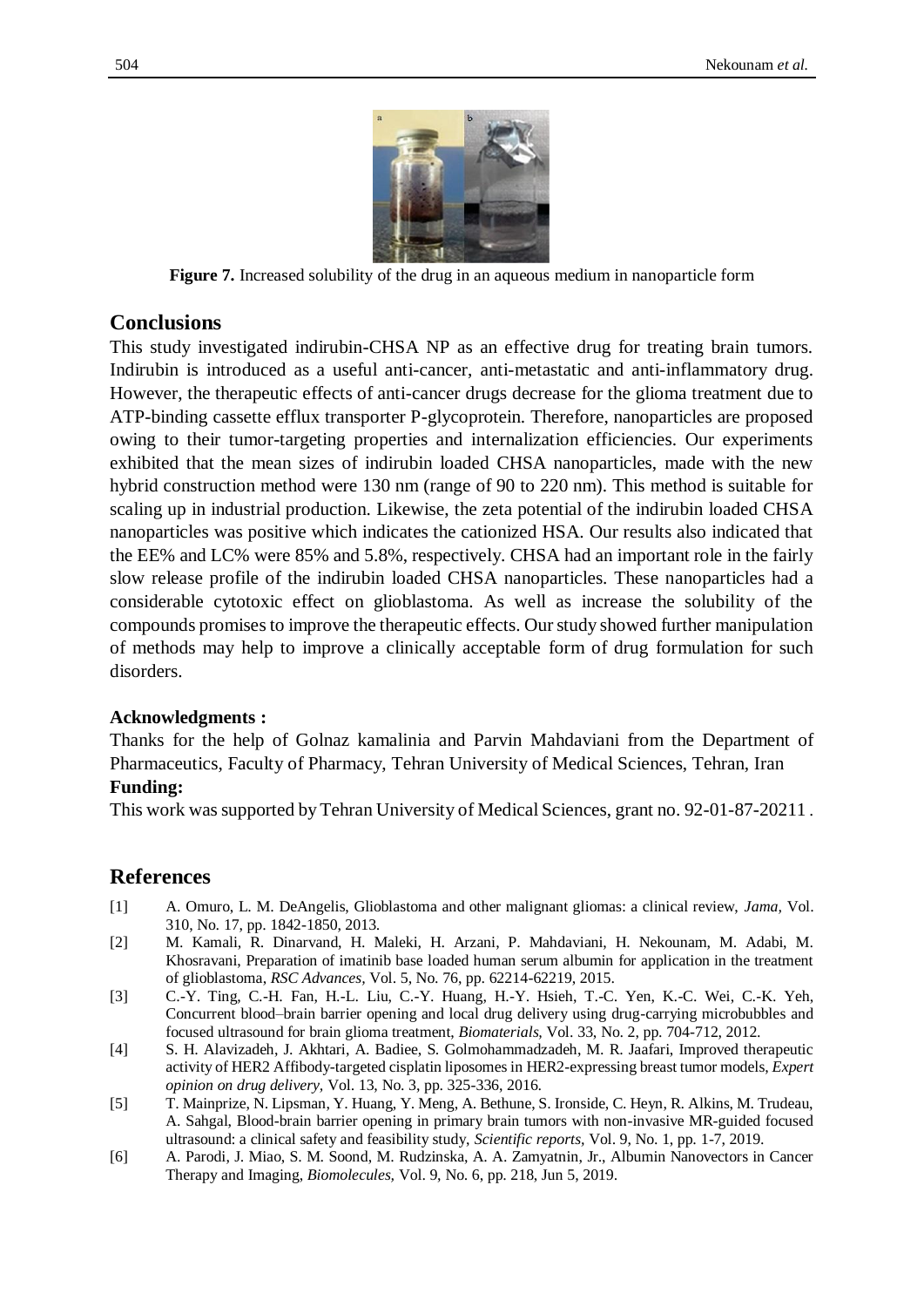- [7] A. Cseke, T. Schwarz, S. Jain, S. Decker, K. Vogl, E. Urban, G. F. Ecker, Propafenone analogue with additional H‐bond acceptor group shows increased inhibitory activity on P‐glycoprotein, *Archiv der Pharmazie*, pp. e1900269, 2020.
- [8] L. Jena, E. McErlean, H. McCarthy, Delivery across the blood-brain barrier: nanomedicine for glioblastoma multiforme, *Drug delivery and translational research*, pp. 1-15, 2019.
- [9] H. Nekounam, Z. Allahyari, S. Gholizadeh, E. Mirzaei, M. A. Shokrgozar, R. J. M. S. Faridi-Majidi, E. C, Simple and robust fabrication and characterization of conductive carbonized nanofibers loaded with gold nanoparticles for bone tissue engineering applications*,* Vol. 117, pp. 111226, 2020.
- [10] H. Nekounam, H. Samadian, F. J. b. Asghari, Electro-conductive carbon nanofibers containing ferrous sulfate for bone tissue engineering, 2020.
- [11] H. Nekounam, S. Gholizadeh, Z. Allahyari, H. Samadian, N. Nazeri, M. A. Shokrgozar, R. J. M. R. B. Faridi-Majidi, Electroconductive Scaffolds for Tissue Regeneration: Current opportunities, pitfalls, and potential solutions, pp. 111083, 2020.
- [12] H. Arzani, M. Adabi, J. Mosafer, F. Dorkoosh, M. Khosravani, H. Maleki, H. Nekounam, M. J. B. R. i. A. C. Kamali, Preparation of curcumin-loaded PLGA nanoparticles and investigation of its cytotoxicity effects on human glioblastoma U87MG cells*,* Vol. 9, No. 5, pp. 4225-4231, 2019.
- [13] Y. Zhang, T. Sun, C. Jiang, Biomacromolecules as carriers in drug delivery and tissue engineering, *Acta Pharmaceutica Sinica B,* Vol. 8, No. 1, pp. 34-50, 2018.
- [14] S. C. Sozer, T. O. Egesoy, M. Basol, G. Cakan-Akdogan, Y. J. J. o. D. D. S. Akdogan, Technology, A simple desolvation method for production of cationic albumin nanoparticles with improved drug loading and cell uptake*,* Vol. 60, pp. 101931, 2020.
- [15] S. Abbasi, A. Paul, W. Shao, S. J. J. o. d. d. Prakash, Cationic albumin nanoparticles for enhanced drug delivery to treat breast cancer: preparation and in vitro assessment*,* Vol. 2012, 2012.
- [16] B. Kim, C. Lee, E. S. Lee, B. S. Shin, Y. S. Youn, Paclitaxel and curcumin co-bound albumin nanoparticles having antitumor potential to pancreatic cancer, *asian journal of pharmaceutical sciences,* Vol. 11, No. 6, pp. 708-714, 2016.
- [17] V. J. Muniswamy, N. Raval, P. Gondaliya, V. Tambe, K. Kalia, R. K. Tekade, 'Dendrimer-Cationized-Albumin'encrusted polymeric nanoparticle improves BBB penetration and anticancer activity of doxorubicin, *International journal of pharmaceutics,* Vol. 555, pp. 77-99, 2019.
- [18] S. A. Y. Rehana H, Iqbal QA, Kalsoom R, khalid Iqbal R, Anwar F, A Review: Targeted Cancer Therapy as a Fight Against Brain Tumor, *American Journal of Biomedical Science and Research,* Vol. 3, pp. 5, 2019.
- [19] Y. Liu, W. Lu, Recent advances in brain tumor-targeted nano-drug delivery systems, *Expert opinion on drug delivery,* Vol. 9, No. 6, pp. 671-686, 2012.
- [20] E. N. Hoogenboezem, C. L. Duvall, Harnessing albumin as a carrier for cancer therapies, *Advanced drug delivery reviews,* Vol. 130, pp. 73-89, 2018.
- [21] L. Van de Sande, S. Cosyns, W. Willaert, W. Ceelen, Albumin-based cancer therapeutics for intraperitoneal drug delivery: a review, *Drug Delivery,* Vol. 27, No. 1, pp. 40-53, 2020.
- [22] W. M. Pardridge, New approaches to drug delivery through the blood-brain barrier, *Trends in biotechnology,* Vol. 12, No. 6, pp. 239-245, 1994.
- [23] V. J. Muniswamy, N. Raval, P. Gondaliya, V. Tambe, K. Kalia, R. K. J. I. j. o. p. Tekade, 'Dendrimer-Cationized-Albumin'encrusted polymeric nanoparticle improves BBB penetration and anticancer activity of doxorubicin*,* Vol. 555, pp. 77-99, 2019.
- [24] M. K. Riley, W. Vermerris, Recent advances in nanomaterials for gene delivery—a review, *Nanomaterials,* Vol. 7, No. 5, pp. 94, 2017.
- [25] A. Parodi, M. Rudzińska, A. A. Deviatkin, S. M. Soond, A. V. Baldin, A. A. Zamyatnin, Established and emerging strategies for drug delivery across the blood-brain barrier in brain cancer, *Pharmaceutics,* Vol. 11, No. 5, pp. 245, 2019.
- [26] W. Lohcharoenkal, L. Wang, Y. C. Chen, Y. Rojanasakul, Protein nanoparticles as drug delivery carriers for cancer therapy, *BioMed research international,* Vol. 2014, 2014.
- [27] A. M. Diels, C. W. J. C. r. i. m. Michiels, High-pressure homogenization as a non-thermal technique for the inactivation of microorganisms*,* Vol. 32, No. 4, pp. 201-216, 2006.
- [28] S. Schultz, G. Wagner, K. Urban, J. J. C. E. Ulrich, T. I. C. P. E. P. Engineering-Biotechnology, Highpressure homogenization as a process for emulsion formation*,* Vol. 27, No. 4, pp. 361-368, 2004.
- [29] S. M. Jafari, E. Assadpoor, Y. He, B. J. F. h. Bhandari, Re-coalescence of emulsion droplets during highenergy emulsification*,* Vol. 22, No. 7, pp. 1191-1202, 2008.
- [30] K. S. Yadav, K. J. J. o. P. I. Kale, High pressure homogenizer in pharmaceuticals: understanding its critical processing parameters and applications, pp. 1-12, 2019.
- [31] H. L. Tan, L. V. J. J. o. M. L. Woodcock, Molecular dynamics study of a simple liquid at negative pressures*,* Vol. 136, No. 3, pp. 281-287, 2007.